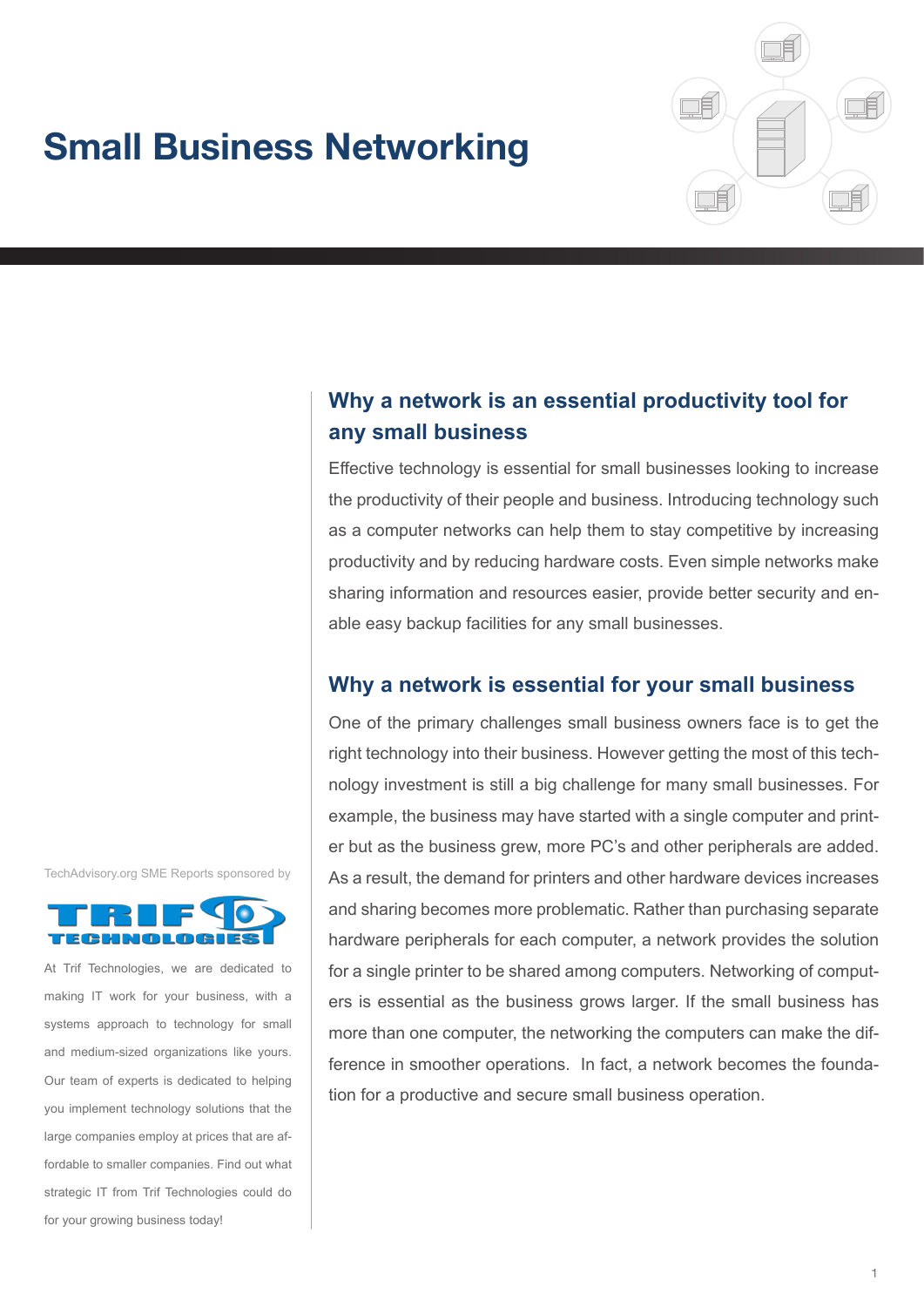## **What is a network?**

A network is a system containing any combination of computers, printers, fax machines, data storage, audio or visual display devices, or telephones interconnected by cables used to transmit or receive information.

# **Two Types of Networks: Peer-to-Peer and Client/Server Peer-to-Peer networking**

A peer-to-peer network is the most basic type of network that allows multiple users to share information or resources such as printers and scanners. In a peer-to-peer network, each computer is connected directly to the other computers with each treated equal on the network. Each computer can share resources or information with any other computer on the network without a centralized computer or server. In this type of network, each connected computer has an equal responsibility and role.



Figure 1: Peer to Peer Network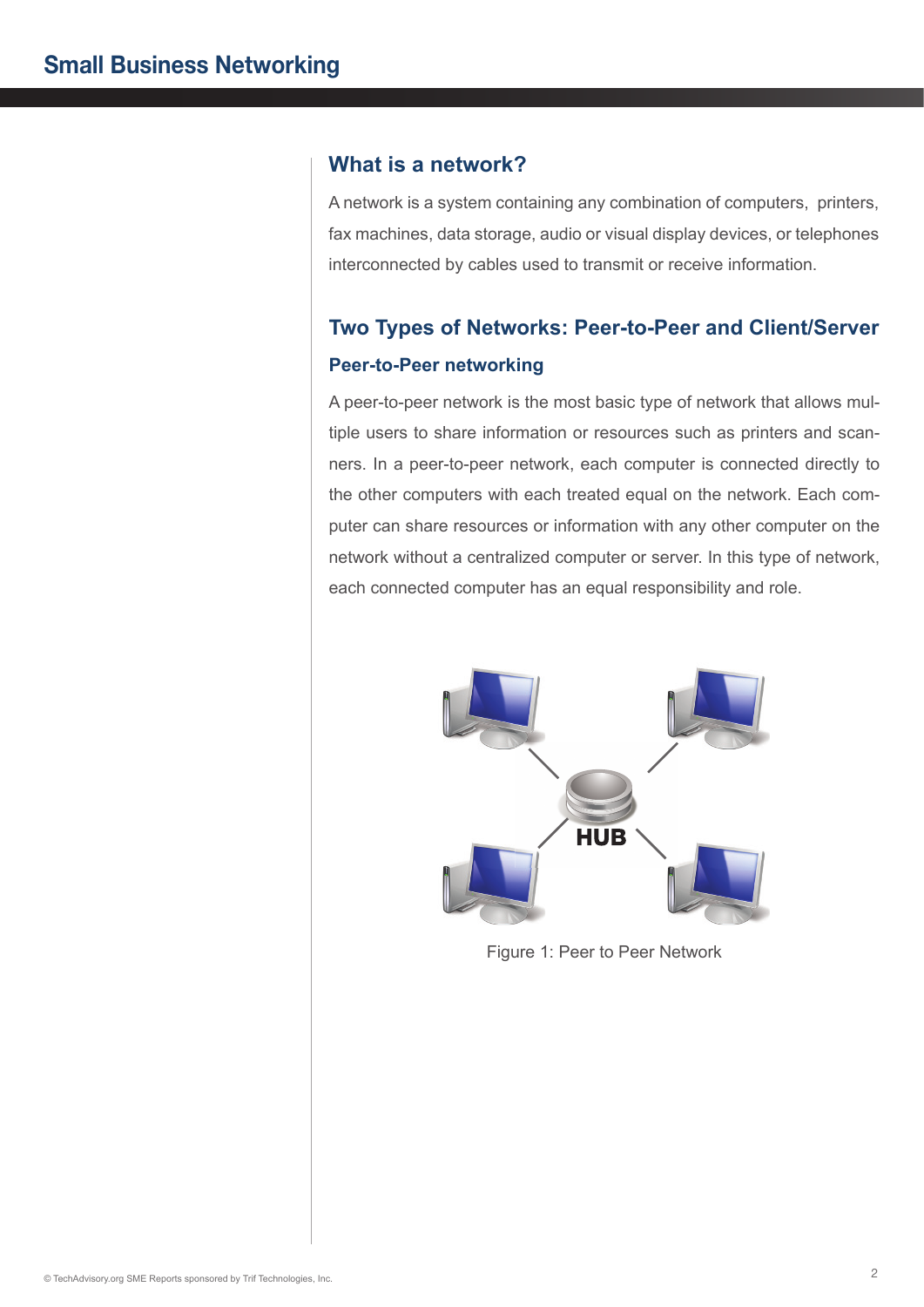#### **Client/Server networking**

In a client-server network, all computers are connected to the server or centralized computer. A single computer called a server is used to manage the entire network and stores shared information in a central location. Servers are run with specific server software designed to manage the computer network and serve as a central place to store data. The clients in the network can be an individual computer, printer, scanner or any other device. The server software performs specific tasks such as file sharing, printer sharing, connecting multiple users to the internet or sending and receiving e-mail for each of the network's client.



Figure 2: Client/Server Network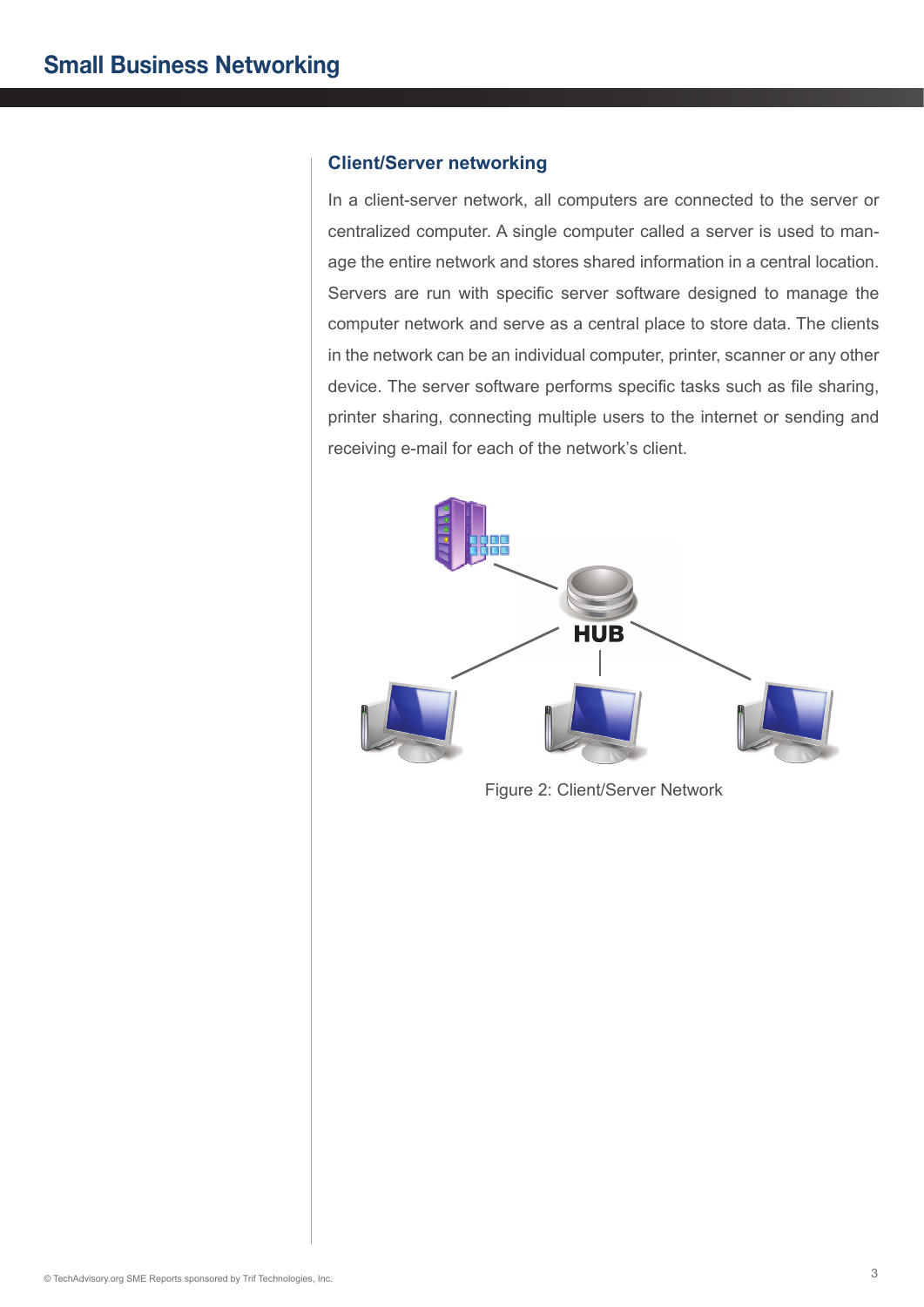#### **Peer-to-Peer vs. Client/Server Network**

Both of these networks serve the same purpose of allowing multiple users to share and exchange information and resources with each other. But the functions and benefits differ widely.

Peer-to-Peer networks are simple to configure, easy to install and certainly a low-cost solution but are very limited in the functions they can perform. For example, peer-to-peer networks have no centralized location to store the information because the information and resources are shared from one computer to another. In the event one computer shuts down, other computers cannot access the data stored in that computer.

One major downside of this type of network is that it has no centralized security safeguards so it is relatively insecure. Anybody connected to the network can get access to the just a few PCs and few security concerns. In case more than five or so PC's are connected to the network it has the tendency to go slow.

Client/server network can remarkably improve the business performance because of the different functions it can perform. The server can back up information saving time and preventing data loss as well as providing security for information. As server acts as single centralized unit for whole of the network so internet connection can be easily monitored and controlled. Another advantage is that performance of computers improves because computers don't perform functions such as storing large amounts of data for other computers. This allows the client computers to run faster. Besides this, in client/server network there is single point of access for the entire network so users are not dependent on each other's computers as they are in a peer-to-peer network. Servers also increase the security of the vital data like financial information by allowing controlled access to different users. Hence if the small business has more than five computers then centralizing the network on a server allows the small business owners to have tools and services that can help to attain impressive time and cost savings.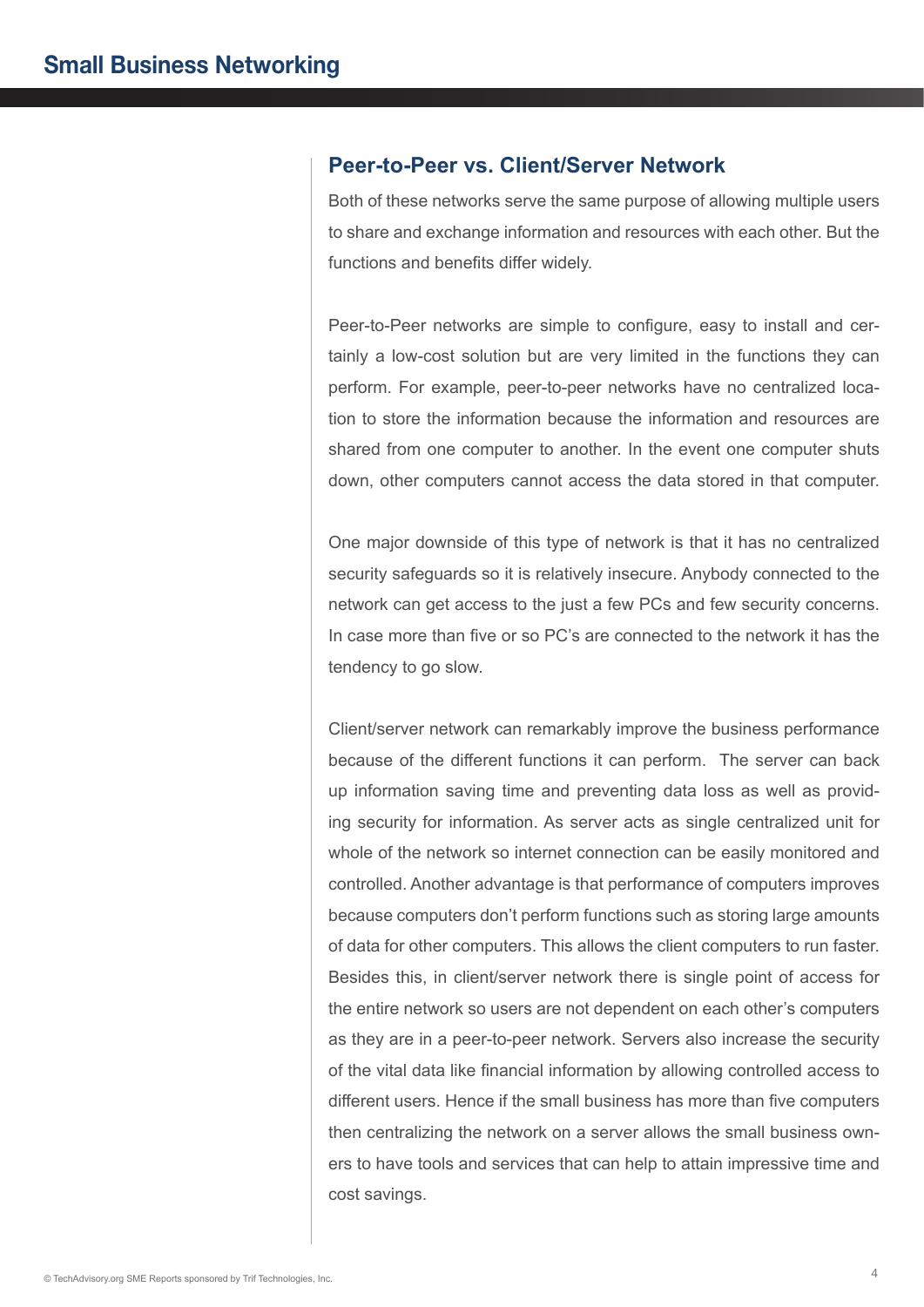# **6 Ways a Network Can Influence Small Business Performance**

**Collaboration:** A network allows employees to share and exchange information. A network provides access to variety of tools by which employees can communicate with each other. Besides this it also offers collaboration features and allows multiple users to contribute to a single document which is otherwise not possible with individual computers.

**File sharing:** A network makes it possible to access a file stored on another computer. Multiple users can share same files so it eliminates the need of creating and managing multiple versions.

**Printer/Fax sharing:** Several computers can share the same printer or fax machine if computers are connected through a network. As a result, there is no need of buying and connecting separate printers and devices to every company computer.

**Data protection:** Backing-up data is essential for a business to prevent loss of valuable business information. With a network it becomes routine and secure to back up the company data ready for retrieval when necessary

**Shared Internet access:** With a network it becomes possible to share a single internet connection among multiple computers. In-house e-mail systems can also be easily implemented with client/server network.

**Increases the productivity, reduces costs and saves time:** When a small business has computer network it increases the productivity of employees and reduces costs. With a network, multiple employees can share the company resources such as printers, fax machines or any other hardware device. Multiple users can access the internet at the same time. Consequently the hardware costs of the company are reduced and productivity of employees is increased. A network also helps save time by providing easy back up solutions.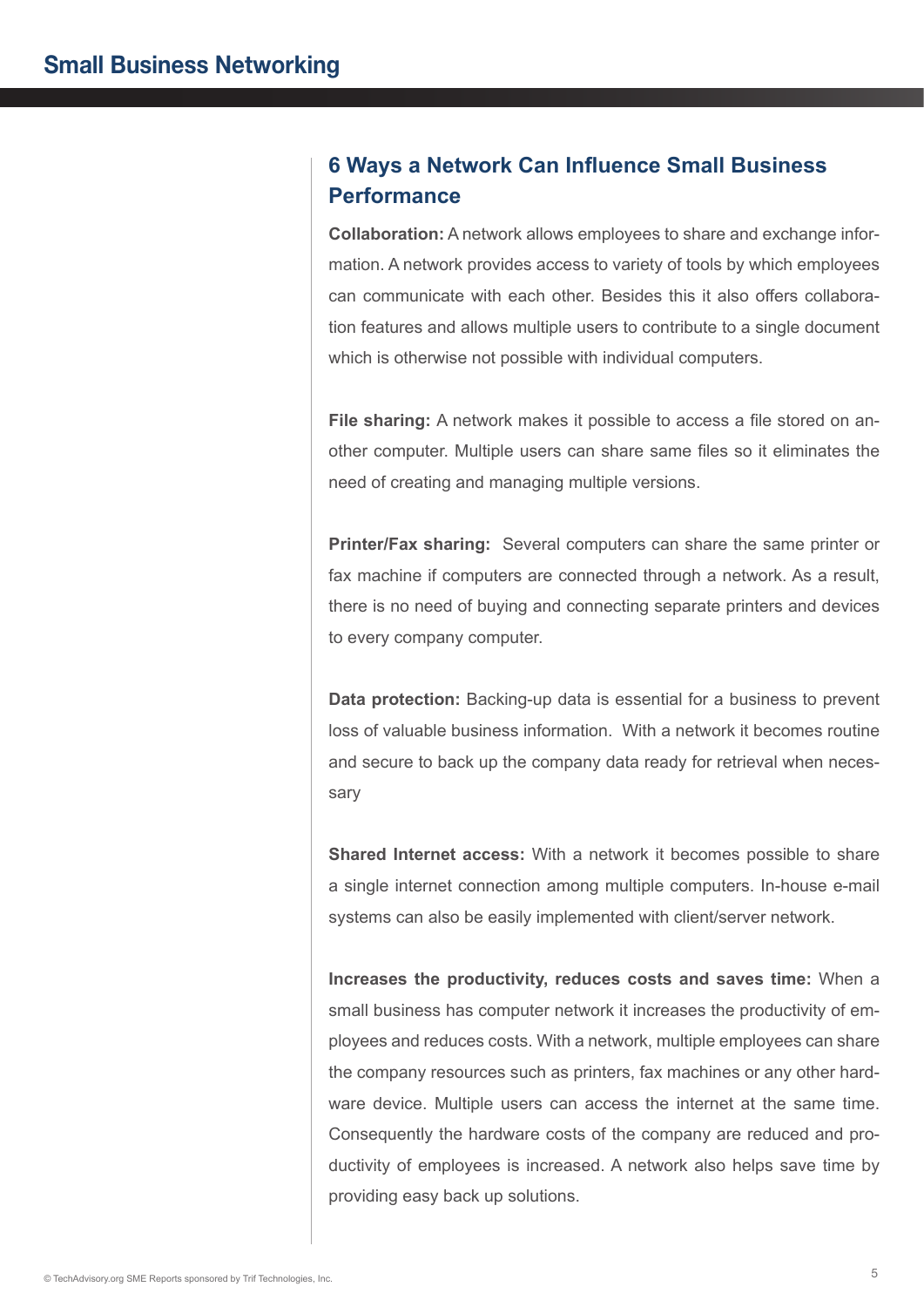"...The Forbes study has shown" that average payback period of server network ranges from 2.4 to 4.9 months."

"...The Forbes survey concluded that server networks are helping smaller firms extend their geographic reach,find new customers, and increase revenues while holding costs steady or decreasing them.<sup>"</sup>

## **Payback Period of Network**

Small business owners can reap enormous benefits by networking their computers. But sometimes concerns about hardware, software and installation costs of networks (particularly client/server networks) became a main deterrent in adoption of this technology. But the network technology starts paying quickly in form of increased employee productivity and reduced operating costs.

According to a study conducted by Forbes\*, small business owners are quickly recovering investments and realizing enormous benefits from server technology. Small businesses using server networks find that their employees can now perform an average of 20 percent more revenueproducing tasks. The study has shown that average payback period of server network ranges from 2.4 to 4.9 months. Most small businesses were able to recover their hardware and software investments in less than 2.5 months. The survey concluded that server networks are helping smaller firms extend their geographic reach, find new customers, and increase revenues while holding costs steady or decreasing them.

# **Conclusions and Recommendations**

In conclusion, peer-to-peer network is cheaper and easier to implement and maintain, but client/server network can be much more useful for a small business as it leads to greater productivity, security and lower costs .